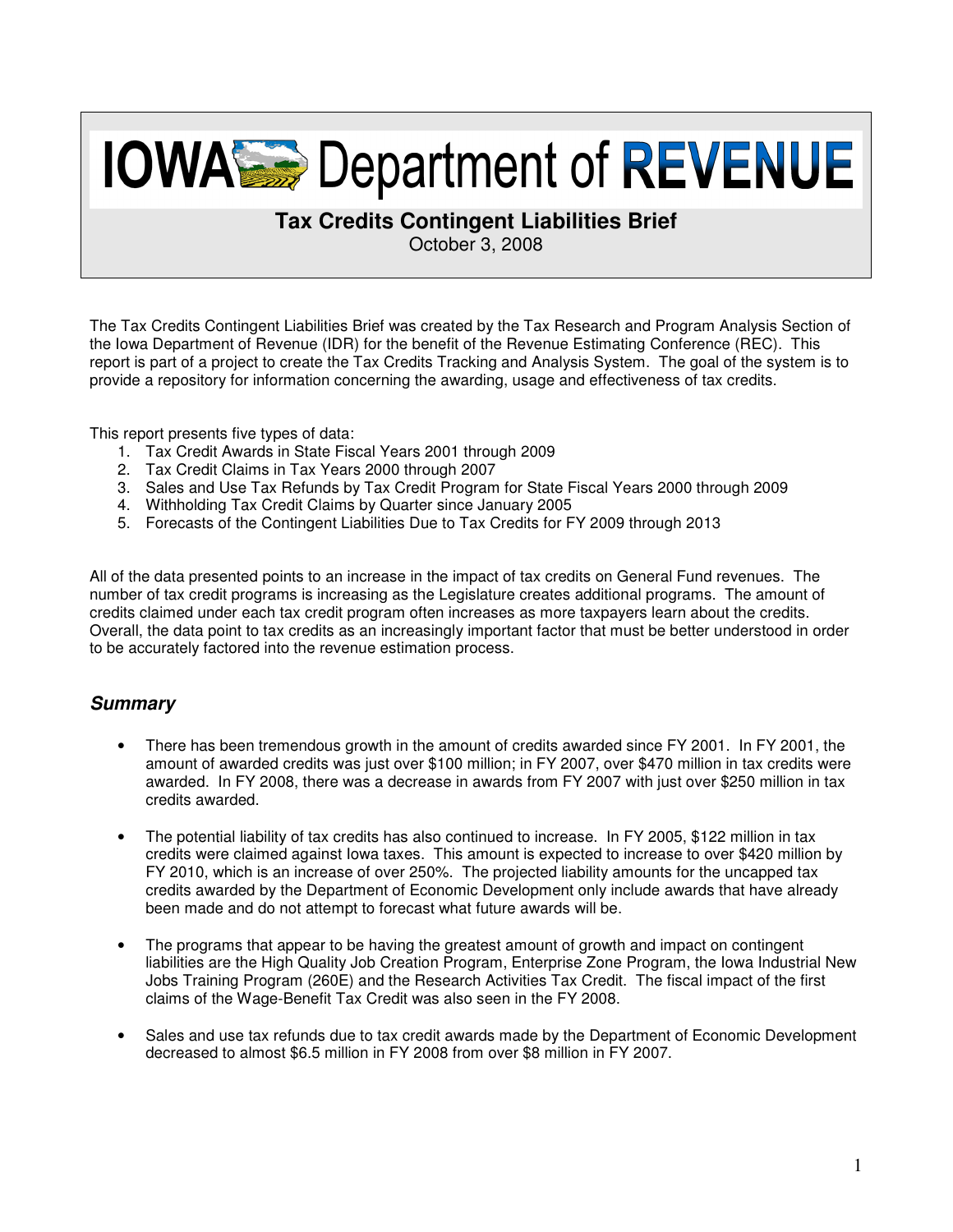## **Tax Credit Awards**

In general, Iowa has two types of tax credits: automatic and awarded. Awarded credits require application and a specific award in order for a taxpayer to claim the credit. The total amount of the awarded credits may also be capped on a fiscal year basis. Automatic credits may be claimed by any eligible taxpayer and the amount of claims has no limit or cap. More information about Iowa's tax credit programs may be found in the Appendix.

The amount of awarded tax credits has substantially increased between FY 2001 and FY 2007 (see Table 1). The increase is due to increasing utilization and the increasing caps of some of the existing programs as well as new tax credit programs being added. The amount of the awards was received from the agencies issuing the tax credits. For the Accelerated Career Education (ACE) Program, School Tuition Organization Tax Credit and the Wage-Benefit Tax Credit, it is assumed that the full amount of the tax credit cap was awarded during the fiscal year.

In FY 2008, the amount of tax credits awarded decreased by over \$180 million. The largest decreases in the amount of awards were seen in the High Quality Job Creation Program (\$117 million decrease) and the Enterprise Zone Program (\$77 million decrease). Some of the decrease may be attributed to the large amount of awards made to biofuel producers in FY 2007 that were not made in FY 2008. The cap on the Wage-Benefit Tax Credit was also reduced from \$10 million in FY 2007 to \$4 million in FY 2008.

## **Tax Credit Claims**

Some data on the amount of tax credits claimed against certain tax types is also available. However, this data is limited because prior to the 2006 tax year, most tax credits were aggregated on tax forms. This prevented collection of data on tax credit claims by tax credit program, but with the implementation of the IA 148 Tax Credits Schedule it is hoped that detailed tax credit claim data will soon be available.

Tax credits claimed against individual income tax have nearly tripled between 2000 and 2006 (see Table 2). "Other Refundable Tax Credits" exhibited the largest growth since 2000 at over 600%; "Other Nonrefundable Tax Credits" had the next largest amount of growth at nearly 300%. Preliminary data from the 2006 IA 148 indicates that nearly 70 percent of the "Other Nonrefundable Tax Credit" claims are from administrative tax credits which are meant to make state tax law fair for all taxpayers.

Complete individual income tax credit claim data for Tax Year 2007 is not yet available. At this point it appears that there may be a considerable decrease in the amount of "Other Nonrefundable Tax Credits", but when comparing the Tax Year 2007 tax credit claims of taxpayers who had 2006 Tax Year tax credit claims at this time last year, claims are down about \$8.9 million. This indicates that many of the large nonrefundable tax credit claims are made on late filed returns. Based on those same taxpayers, there is a slight increase in the amount of "Other Refundable Tax Credits".

The majority of tax credits claims made against corporate income tax are claimed through the Research Activities Tax Credit. In 2005, Research Activities Tax Credit claims accounted for over 80% of the dollars of all corporate income tax credit claims. The data for tax credit claims against corporate income tax is not complete for 2006 because not all returns have been filed and the data from the IA 148 has not yet been captured.

#### **Sales & Use Tax Refunds for Tax Credit Programs**

As part of the Enterprise Zone (including the Housing provision), New Capital Investment, New Jobs & Income and the High Quality Job Creation Programs, taxpayers are allowed to file for refunds of sales and use taxes paid to contractors and subcontractors. The first refunds were made during FY 2000 through the Enterprise Zone Program (see Table 3). Refunds continue to be issued through these programs and in FY 2007 the amount of refunds hit an all-time high of over \$8 million. Refunds decreased in FY 2008 to \$6.4 million, but already in FY 2009 over \$2.1 million in refunds have been issued.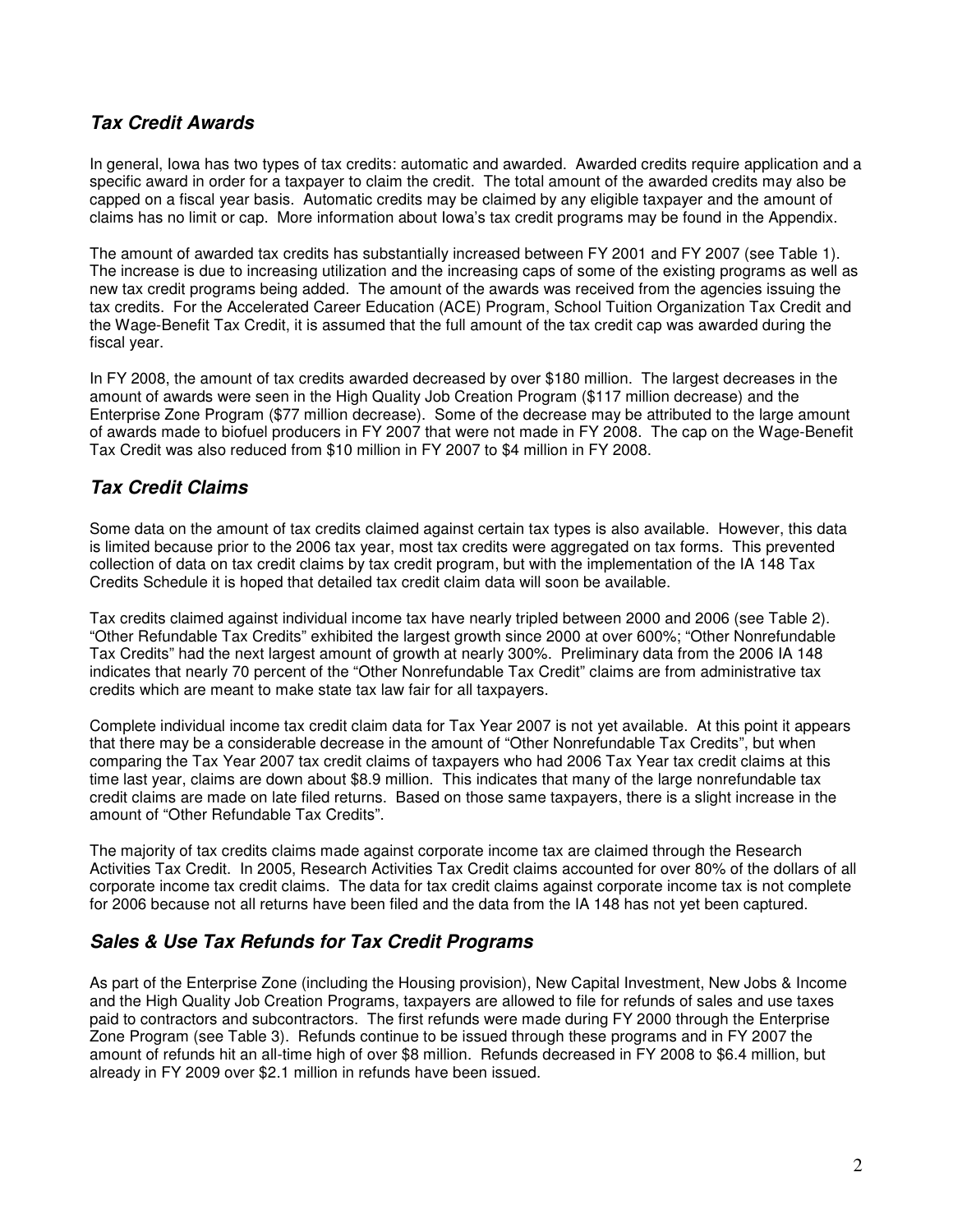## **Tax Credits from Withholding**

There are five tax credits that can be claimed against the withholding tax. The largest is the Iowa Industrial New Jobs Tax Credit (260E). There is also a Supplemental New Jobs Credit, which is part of the 260E program. These two credits allow employers to train new employees. The Housing Assistance Credit is available under the Enterprise Zone Program. The Accelerated Career Education (ACE) credit allows employers to sponsor training slots at community colleges. The Targeted Jobs Tax Credit is a withholding tax for jobs meeting certain requirements in targeted communities in the State of Iowa. These tax credit programs are diversionary which means that the employer's tax liability is not reduced, but instead of all of the tax payments going to the General Fund a portion is diverted to the appropriate program fund.

The withholding credits are reported on a quarterly basis because that is when taxpayers are required to report their withholding credit claims. Withholding tax credit claims are available since March 2005 (see Table 4), which was the first quarter of the E-File and Pay system. This system allows taxpayers to file withholding tax returns on a secure Internet website. An increase can be seen in withholding tax credits over this time period. It is apparent that total withholding credits is strongly driven by the Iowa Industrial New Jobs Tax Credit (260E) (see Figure 1).

It appears that there may be a lag between when 260E credits are awarded and claimed (see Table 5). The amount of 260E credits awarded, the payments received by the community colleges from the employers, and the amount of 260E claims correctly filed through the Department of Revenue vary quite a bit within the same fiscal year. The variance could also potentially be explained by taxpayers not filing their withholding tax credit claims correctly. This variance appears to be less in FY 2008, which could be a result of better reporting or better tracking of these tax credits.

## **Tax Credit Contingent Liabilities Projection**

Forecasts of the potential liability facing General Fund revenues due to tax credits show that tax credit claims will continue to increase (see Table 6). The amounts of contingent liability were estimated using a number of methods. These methods are listed in the footnotes. The Appendix includes descriptions of each of the tax credit programs, including its citation in the Code of Iowa.

Overall, total contingent liability due to tax credits in Iowa is growing and is expected to continue to grow through FY 2010 (see Figure 2). It appears that the contingent liability of tax credits will decrease in years after FY 2010, part of this can be contributed to the fact that these estimates do not include projections of future awards of uncapped tax credits to be made by the Department of Economic Development. Another reason for this potential reduction in contingent liability is that the amount of tax credit awards being made appear to be decreasing from the high point experienced in FY 2007.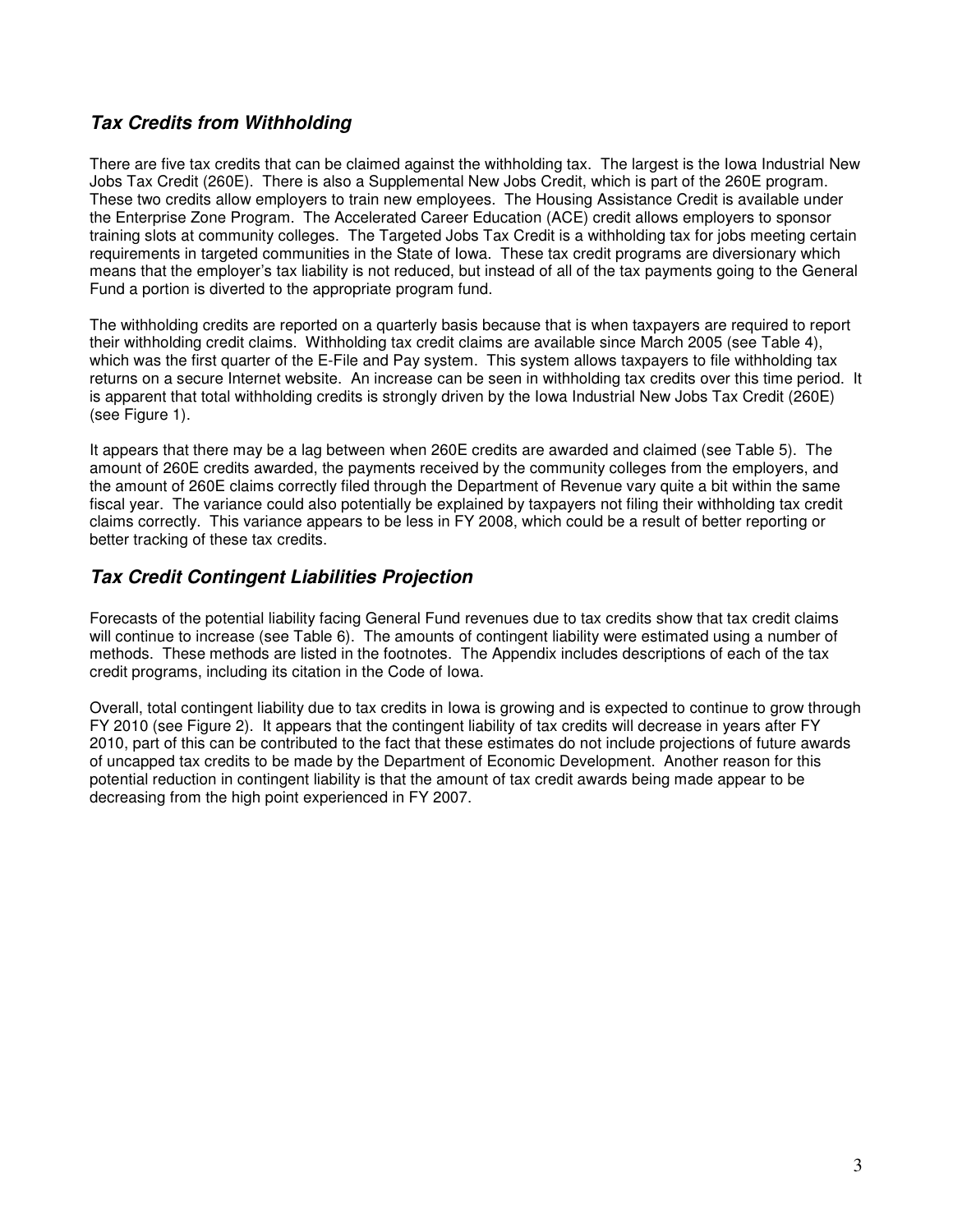## **Table 1: Tax Credit Awards by Fiscal Year**

|                                                                                          | FY 2001                     | FY 2002      | FY 2003      | FY 2004                                                                      | FY 2005      | FY 2006      | FY 2007       | FY 2008                    | FY 2009*     |
|------------------------------------------------------------------------------------------|-----------------------------|--------------|--------------|------------------------------------------------------------------------------|--------------|--------------|---------------|----------------------------|--------------|
| Accelerated Career Education Program (ACE) <sup>1</sup>                                  | \$684,059                   | \$2,784,552  | \$2,900,752  | \$3,900,872                                                                  | \$5,814,485  | \$6,000,000  | \$6,000,000   | \$6,000,000                | \$6,000,000  |
| Agricultural Assets Transfer Tax Credit <sup>1</sup>                                     | n/a                         | n/a          | n/a          | n/a                                                                          | n/a          | n/a          | \$0           | \$1,358,604                | \$1,828,000  |
| <b>Assistive Device Tax Credit</b>                                                       | \$0                         | \$2,500      | \$0          | \$0                                                                          | \$0          | \$0          | \$0           | \$0                        | \$0          |
| Economic Development Region Revolving Fund Tax<br>$Credit^{\dagger}$                     | n/a                         | n/a          | n/a          | n/a                                                                          | n/a          | \$0          | \$0           | \$0                        | \$0          |
| Endow Iowa Tax Credit <sup>†</sup>                                                       | n/a                         | n/a          | n/a          | \$1,003,773                                                                  | \$2,000,000  | \$2,000,000  | \$2,000,000   | \$1,710,453                | \$428,546    |
| Enterprise Zone Program                                                                  | \$21,799,195                | \$68,865,745 | \$13,282,669 | \$17,731,335                                                                 | \$42,194,899 | \$77,957,239 | \$113,000,318 | \$36,155,892               | \$8,070,439  |
| Enterprise Zone Program - Housing Component                                              | \$4,570,044                 | \$6,073,415  | \$2,918,717  | \$10,681,804                                                                 | \$10,250,170 | \$15,391,100 | \$7,773,275   | \$11,982,601               | \$2,242,369  |
| Film Expenditure Tax Credit                                                              | n/a                         | n/a          | n/a          | n/a                                                                          | n/a          | n/a          | n/a           | \$383,934                  | \$839,171    |
| Film Investment Tax Credit                                                               | n/a                         | n/a          | n/a          | n/a                                                                          | n/a          | n/a          | n/a           | \$206,397                  | \$839,171    |
| <b>High Quality Job Creation Program</b>                                                 | n/a                         | n/a          | n/a          | n/a                                                                          | n/a          | \$42,674,526 | \$256,017,393 | \$139,253,826              | \$13,661,389 |
| Historic Preservation and Cultural and<br>Entertainment District Tax Credit <sup>1</sup> | \$2,400,000                 | \$2,400,000  | \$2,400,000  | \$2,400,000                                                                  | \$2,370,000  | \$6,400,000  | \$6,400,000   | \$10,000,000               | \$15,000,000 |
| lowa Industrial New Jobs Training Program (260E)                                         | \$38,567,500                | \$36,465,750 | \$26,705,000 | \$26,746,500                                                                 | \$60,659,000 | \$34,860,000 | \$66,388,000  | \$68,274,000               | \$600,000    |
| New Capital Investment Program                                                           | n/a                         | n/a          | n/a          | \$21,606,680                                                                 | \$17,809,003 | n/a          | n/a           | n/a                        | n/a          |
| New Jobs and Income Program                                                              | \$39,714,446                | \$24,995,065 | \$47,523,776 | \$40,433,473                                                                 | \$45,518,278 | n/a          | n/a           | n/a                        | n/a          |
| Renewable Energy Tax Credit <sup>T</sup>                                                 | n/a                         | n/a          | n/a          | n/a                                                                          | n/a          | \$0          | \$0           | \$1,492,898                | \$0          |
| School Tuition Organization Tax Credit <sup>1</sup>                                      | n/a                         | n/a          | n/a          | n/a                                                                          | n/a          | n/a          | \$2,500,000   | \$4,873,878                | \$7,500,000  |
| Soy-Based Transformer Fluid Tax Credit <sup>T</sup>                                      | n/a                         | n/a          | n/a          | n/a                                                                          | n/a          | n/a          | \$17,062      | \$17,540                   | \$0          |
| Targeted Jobs Tax Credit from Withholding                                                | n/a                         | n/a          | n/a          | n/a                                                                          | n/a          | n/a          | \$845,700     | \$5,918,588                | \$1,156,000  |
| Venture Capital Tax Credit - Fund of Funds <sup>1</sup>                                  | n/a                         | n/a          | n/a          | n/a                                                                          | \$0          | \$0          | \$0           | \$0                        | \$0          |
| Venture Capital Tax Credit - Qualified Business or<br>Seed Capital Fund <sup>T</sup>     | n/a                         | n/a          | \$374,419    | \$719,535                                                                    | \$824,872    | \$2,166,308  | \$3,784,713   | \$2,130,133                | \$0          |
| Venture Capital Tax Credit - Venture Capital Fund <sup>T</sup>                           | n/a                         | n/a          | \$200,448    | \$384,600                                                                    | \$185,625    | \$742,740    | \$580,223     | \$12,900                   | \$0          |
| Wage Benefit Tax Credit <sup>T</sup>                                                     | n/a                         | n/a          | n/a          | n/a                                                                          | n/a          | n/a          | \$10,000,000  | \$4,000,000                | \$4,000,000  |
| Wind Energy Production Tax Credit <sup>†</sup>                                           | n/a                         | n/a          | n/a          | n/a                                                                          | n/a          | \$0          | \$0           | \$0                        | \$0          |
|                                                                                          |                             |              |              |                                                                              |              |              |               |                            |              |
| Total Credits Awarded Each Fiscal Year                                                   | \$107,735,244 \$141,587,027 |              |              | \$96,305,781   \$125,608,572   \$187,626,332   \$188,191,913   \$475,306,685 |              |              |               | \$293,771,643 \$62,165,085 |              |

<sup>1</sup> Awards made on CY basis, but reflected in FY in which the credits can be claimed

Source: Awarding Agencies

 $n/a$  = program not yet created, or discontinued  $t$  = tax credit programs that have capped awards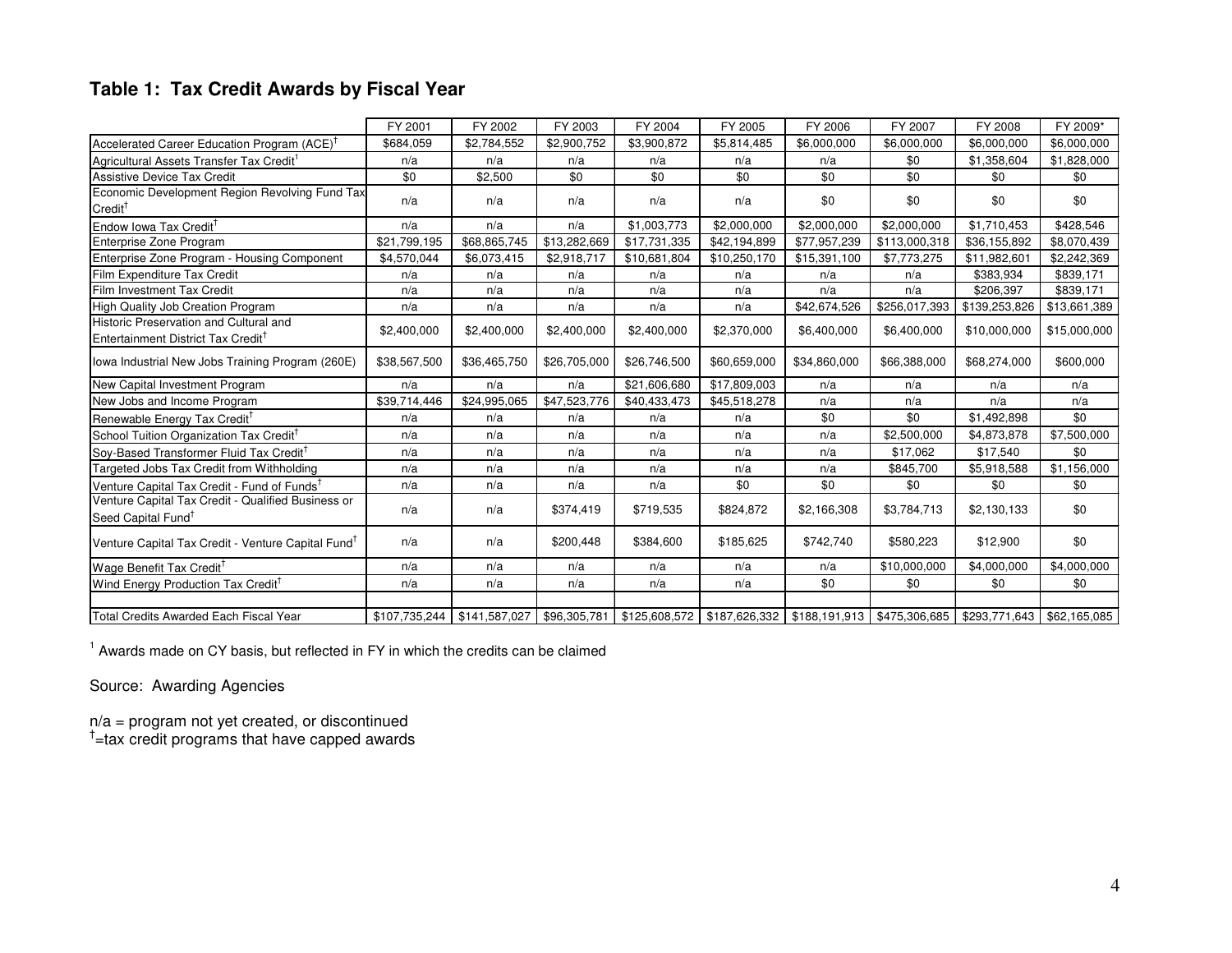# **Table 2: Tax Credit Claims by Tax Year**

|                                           | 2000 | 2001                                                                  | 2002        | 2003                    | 2004        | 2005         | 2006                                                                                                       | 2007         |
|-------------------------------------------|------|-----------------------------------------------------------------------|-------------|-------------------------|-------------|--------------|------------------------------------------------------------------------------------------------------------|--------------|
| Total Individual Income Tax Credits       |      |                                                                       |             |                         |             |              | \$48,279,743 \$51,410,455 \$72,705,744 \$81,418,844 \$84,959,270 \$105,116,138 \$146,702,688 \$111,893,082 |              |
| Child & Dependent Care Tax Credit         |      | \$6,396,628 \$6,236,660                                               |             |                         | \$8,120,963 | \$8,241,622  | \$8,918,055                                                                                                | \$8,902,099  |
| Early Childhood Development Tax<br>Credit | n/a  | n/a                                                                   | n/a         | n/a                     | n/a         | n/a          | \$457,802                                                                                                  | \$512,114    |
| Earned Income Tax Credit                  |      | $$6,142,575$ $$6,504,698$                                             | \$8,304,908 | \$8,534,392             | \$8,902,719 | \$9.800.348  | \$10,667,288                                                                                               | \$23,840,806 |
| Tuition and Textbook Tax Credit           |      | $$11,453,646$ $$12,379,883$ $$13,138,193$ $$13,772,790$ $$14,267,756$ |             |                         |             | \$15,235,560 | \$15,054,930                                                                                               | \$15,203,451 |
| Other Nonrefundable Tax Credits           |      | $$23,228,165$ $$24,668,908$ $$42,394,881$ $$46,272,542$ $$49,359,183$ |             |                         |             |              | $$65,243,453$ $$104,145,155$                                                                               | \$56,116,961 |
| Other Refundable Tax Credits              |      | $$1,058,729$ $$1,620,306$                                             |             | \$2,707,360 \$4,484,884 | \$4.308.649 | \$6,595,155  | \$7,459,458                                                                                                | \$7,317,651  |

|                                                      | 2000        | 2001        | 2002                      | 2003        | 2004                                                             | 2005                                                                          | 2006*        | 2007*       |
|------------------------------------------------------|-------------|-------------|---------------------------|-------------|------------------------------------------------------------------|-------------------------------------------------------------------------------|--------------|-------------|
| <b>Total Corporate Income Tax Credits</b>            |             |             |                           |             | \$34,977,630 \$30,233,861 \$31,992,106 \$34,502,493 \$37,987,706 | \$45,000,414                                                                  | \$78,242,281 | \$3,429,951 |
| Other Credits                                        | \$8.626.270 | \$3,169,334 | \$2,333,210               | \$2.438.500 | \$3.433.238                                                      | \$2.610.613                                                                   |              |             |
| Jowa Industrial New Jobs Income Tax<br>Credit (260E) | \$1.015.304 |             | $$1,636,162$ $$2,205,314$ | \$2,297,844 | \$1,517,117                                                      | \$5.195.359                                                                   |              |             |
| <b>Research Activities Credit</b>                    |             |             |                           |             |                                                                  | \$25,336,056 \$25,428,365 \$27,453,582 \$29,766,149 \$33,037,351 \$37,194,442 |              |             |

Source: IDR data

\* = incomplete data for tax year

n/a = program not yet created, or discontinued # = tax credit detail not yet available

|                | <b>Enterprise</b><br>Zone | Housing-<br><b>Enterprise</b><br>Zone | New Jobs &<br><b>Income</b><br>Program | ۔ ت<br><b>New Capital</b><br><b>Investment</b><br>Program | <b>High</b><br>Quality<br>Job<br><b>Creation</b><br>Program | <b>Total</b><br><b>Refunds</b> |
|----------------|---------------------------|---------------------------------------|----------------------------------------|-----------------------------------------------------------|-------------------------------------------------------------|--------------------------------|
| <b>FY 2000</b> | \$104,215                 | \$36,527                              |                                        |                                                           |                                                             | \$140,742                      |
| FY 2001        | \$367,794                 | \$213,055                             | \$893,857                              |                                                           |                                                             | \$1,474,706                    |
| FY 2002        | \$859,141                 | \$237,998                             | \$545                                  |                                                           |                                                             | \$1,097,684                    |
| FY 2003        | \$1,546,062               | \$304,471                             | \$447,793                              |                                                           |                                                             | \$2,298,326                    |
| FY 2004        | \$991,620                 | \$416,615                             | \$753,322                              |                                                           |                                                             | \$2,161,557                    |
| FY 2005        | \$711,623                 | \$569,971                             | \$653,280                              | \$70,059                                                  |                                                             | \$2,004,933                    |
| <b>FY 2006</b> | \$482,531                 | \$881,387                             | \$404,974                              | \$924,309                                                 | \$0                                                         | \$2,693,201                    |
| <b>FY 2007</b> | \$434,226                 | \$1,911,803                           | \$1,816,215                            | \$3,878,434                                               | \$4,258                                                     | \$8,044,936                    |
| <b>FY 2008</b> | \$1,644,432               | \$959,427                             | \$1,181,953                            | \$194,668                                                 | \$2,468,854                                                 | \$6,449,334                    |
| FY 2009*       | \$594,449                 | \$455,024                             | \$0                                    | \$0                                                       | \$1,088,527                                                 | \$2,138,000                    |

#### **Table 3: Sales & Use Tax Refunds by Tax Credit Program by Fiscal Year**

Source: IDR data

n/a=program not yet created, or discontinued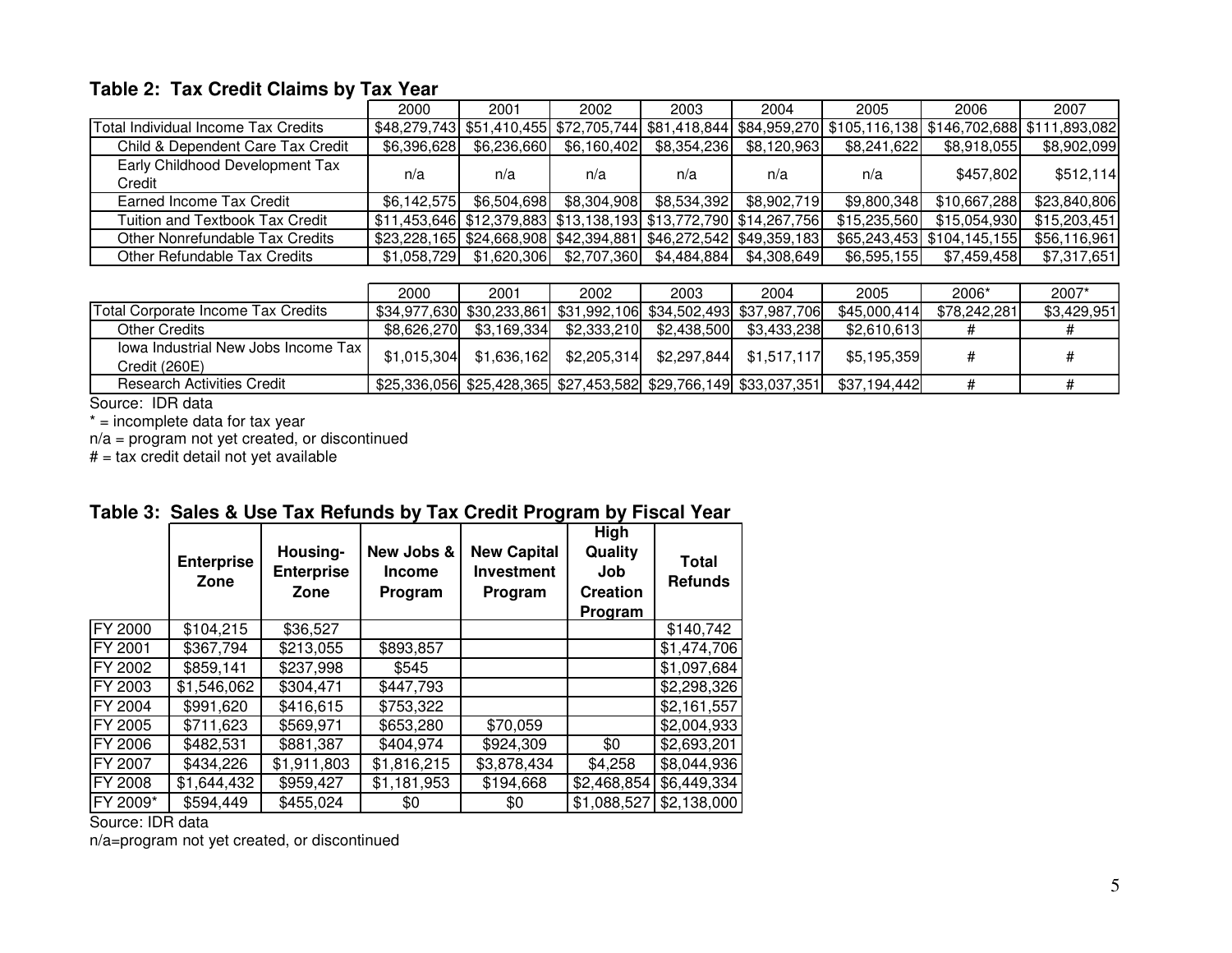| Quarter            | <b>Number</b> | <b>Total Tax</b><br><b>Credits</b> | <b>New Jobs</b><br><b>Tax Credit</b><br>(260E) | Supplemental<br><b>Jobs Tax</b><br><b>Credit</b> | <b>Targeted</b><br><b>Jobs Tax</b><br><b>Credit</b> | <b>ACE Tax</b><br><b>Credit</b> | Housing<br><b>Assistance</b><br><b>Tax Credit</b> | Incorrectly<br><b>Claimed Tax</b><br><b>Credits</b> | <b>Total of Paper</b><br><b>Filed Returns</b><br><b>Without Credit</b><br><b>Detail</b> |
|--------------------|---------------|------------------------------------|------------------------------------------------|--------------------------------------------------|-----------------------------------------------------|---------------------------------|---------------------------------------------------|-----------------------------------------------------|-----------------------------------------------------------------------------------------|
| 3/31/2005          | 456           | \$5,747,304                        | \$3,923,986                                    | \$421,810                                        | \$0                                                 | \$664,511                       | \$0                                               | \$700                                               | \$736,298                                                                               |
| 6/30/2005          | 545           | $\overline{$7,053,205}$            | \$5,376,609                                    | \$275,858                                        | \$0                                                 | \$534,135                       | $\frac{6}{3}$                                     | \$700                                               | \$865,905                                                                               |
| 9/30/2005          | 601           | $\overline{$7,080,875}$            | \$5,535,382                                    | \$256,837                                        | $\sqrt[6]{}$                                        | $\overline{1,181,479}$          | $\frac{6}{3}$                                     | $\overline{$3,553}$                                 | \$103,626                                                                               |
| 12/31/2005         | 713           | \$9,684,949                        | \$7,426,585                                    | \$647,505                                        | \$0                                                 | \$1,419,595                     | \$0                                               | $\overline{$}63,461$                                | \$127,805                                                                               |
| 3/31/2006          | 642           | \$8,159,687                        | \$6,402,492                                    | \$523,825                                        | \$0                                                 | \$1,114,214                     | \$0                                               | \$16,373                                            | \$102,783                                                                               |
| 6/30/2006          | 696           | \$9,499,720                        | \$7,386,911                                    | \$578,978                                        | \$0                                                 | \$1,436,115                     | $\frac{6}{2}$                                     | \$93,208                                            | \$4,508                                                                                 |
| 9/30/2006          | 787           | $\overline{$11,466,436}$           | \$9,575,834                                    | \$602,924                                        | $\sqrt[6]{}$                                        | \$1,004,534                     | \$0                                               | \$234,751                                           | \$48,393                                                                                |
| 12/31/2006         | 871           | \$11,941,509                       | \$10,180,187                                   | \$880,551                                        | \$0                                                 | \$759,043                       | \$0                                               | \$106,221                                           | \$15,507                                                                                |
| 3/31/2007          | 784           | \$10,389,575                       | \$7,837,574                                    | \$939,989                                        | \$1,864                                             | \$1,287,368                     | \$0                                               | \$306,148                                           | \$16,633                                                                                |
| 6/30/2007          | 768           | \$10,373,143                       | \$7,380,513                                    | \$1,013,902                                      | \$5,926                                             | \$1,838,466                     | \$0                                               | \$122,247                                           | \$12,089                                                                                |
| 9/30/2007          | 788           | \$11,332,295                       | \$8,924,545                                    | \$1,072,529                                      | \$63,101                                            | \$1,134,442                     | \$0                                               | \$127,911                                           | \$9,767                                                                                 |
| 12/31/2007         | 845           | \$11,050,199                       | \$8,622,157                                    | \$1,312,401                                      | \$100,322                                           | \$822,681                       | $\frac{6}{5}$                                     | \$181,665                                           | \$10,973                                                                                |
| 3/31/2008          | 740           | \$10,783,599                       | \$7,826,265                                    | \$1,191,248                                      | \$99,217                                            | \$1,238,707                     | \$0                                               | \$420,856                                           | \$7,306                                                                                 |
| 6/30/2008          | 686           | \$10,243,385                       | \$7,724,859                                    | \$1,093,662                                      | \$75,002                                            | \$1,160,067                     | \$0                                               | \$186,024                                           | \$3,771                                                                                 |
|                    |               |                                    |                                                |                                                  |                                                     |                                 |                                                   |                                                     |                                                                                         |
| FY 2006            | 2652          | \$34,425,231                       | \$26,751,370                                   | \$2,007,145                                      | \$0                                                 | \$5,151,403                     | \$0                                               | \$176,595                                           | \$338,722                                                                               |
| FY 2007            | 3210          | \$44,170,663                       | \$34,974,108                                   | \$3,437,366                                      | \$7,790                                             | \$4,889,411                     | \$0                                               | \$769,367                                           | \$92,622                                                                                |
| FY 2008            | 3059          | \$43,409,478                       | \$33,097,826                                   | \$4,669,840                                      | \$337,642                                           | \$4,355,897                     | 0                                                 | \$916,456                                           | \$31,817                                                                                |
|                    |               |                                    |                                                |                                                  |                                                     |                                 |                                                   |                                                     |                                                                                         |
| CY 2005            | 2315          | \$29,566,333                       | \$22,262,562                                   | \$1,602,010                                      | \$0                                                 | \$3,799,720                     | \$0                                               | \$68,414                                            | \$1,833,634                                                                             |
| CY 2006            | 2996          | $\overline{\$41,067,352}$          | \$33,545,424                                   | \$2,586,278                                      | \$0                                                 | \$4,313,906                     | \$0                                               | \$450,553                                           | \$171,191                                                                               |
| CY 2007            | 3185          | \$43,145,212                       | \$32,764,789                                   | 4338821                                          | \$171,213                                           | \$5,082,957                     | 0                                                 | \$737,971                                           | \$49,462                                                                                |
| <b>YTD CY 2008</b> | 1426          | \$21,026,984                       | \$15,551,124                                   | \$2,284,910                                      | \$174,219                                           | \$2,398,774                     | \$0                                               | \$606,880                                           | \$11,077                                                                                |

# **Table 4: Withholding Tax Credits Claimed by Quarter**

Source: IDR data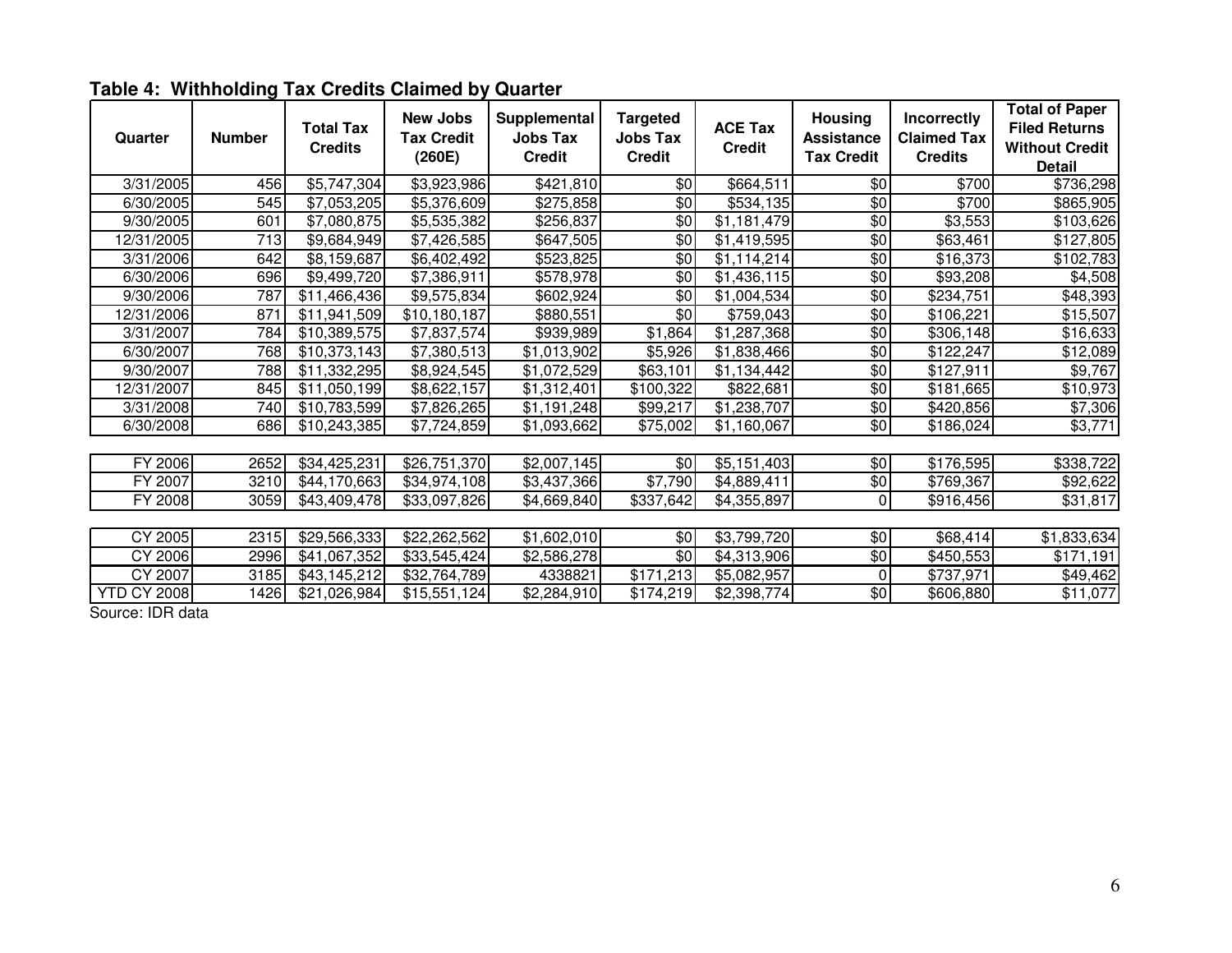|         | Amount of 260E     | Amount Reported Paid | Amount of 260E and                   |
|---------|--------------------|----------------------|--------------------------------------|
|         | Credits Awarded by | to the Community     | <b>Supplemental Credit Correctly</b> |
|         | DED                | Colleges             | Claimed on Withholding Returns       |
| FY 2001 | \$38,567,500       | n/a                  | n/a                                  |
| FY 2002 | \$36,465,750       | n/a                  | n/a                                  |
| FY 2003 | \$26,705,000       | n/a                  | n/a                                  |
| FY 2004 | \$26,746,500       | \$40,667,329         | n/a                                  |
| FY 2005 | \$60,659,000       | \$42,218,828         | n/a                                  |
| FY 2006 | \$34,860,000       | \$42,763,460         | \$28,758,515                         |
| FY 2007 | \$66,388,000       | \$46,110,828         | \$38,411,474                         |
| FY 2008 | \$68,274,000       | \$43,111,908         | \$37,767,666                         |

# **Table 5: Iowa Industrial New Jobs Training Program (260E) Award and Claim Information**

Source: IDR data and Data reported by the Department of Economic Development and Community Colleges

# **Figure 1: Graph of Withholding Tax Credit Claims**

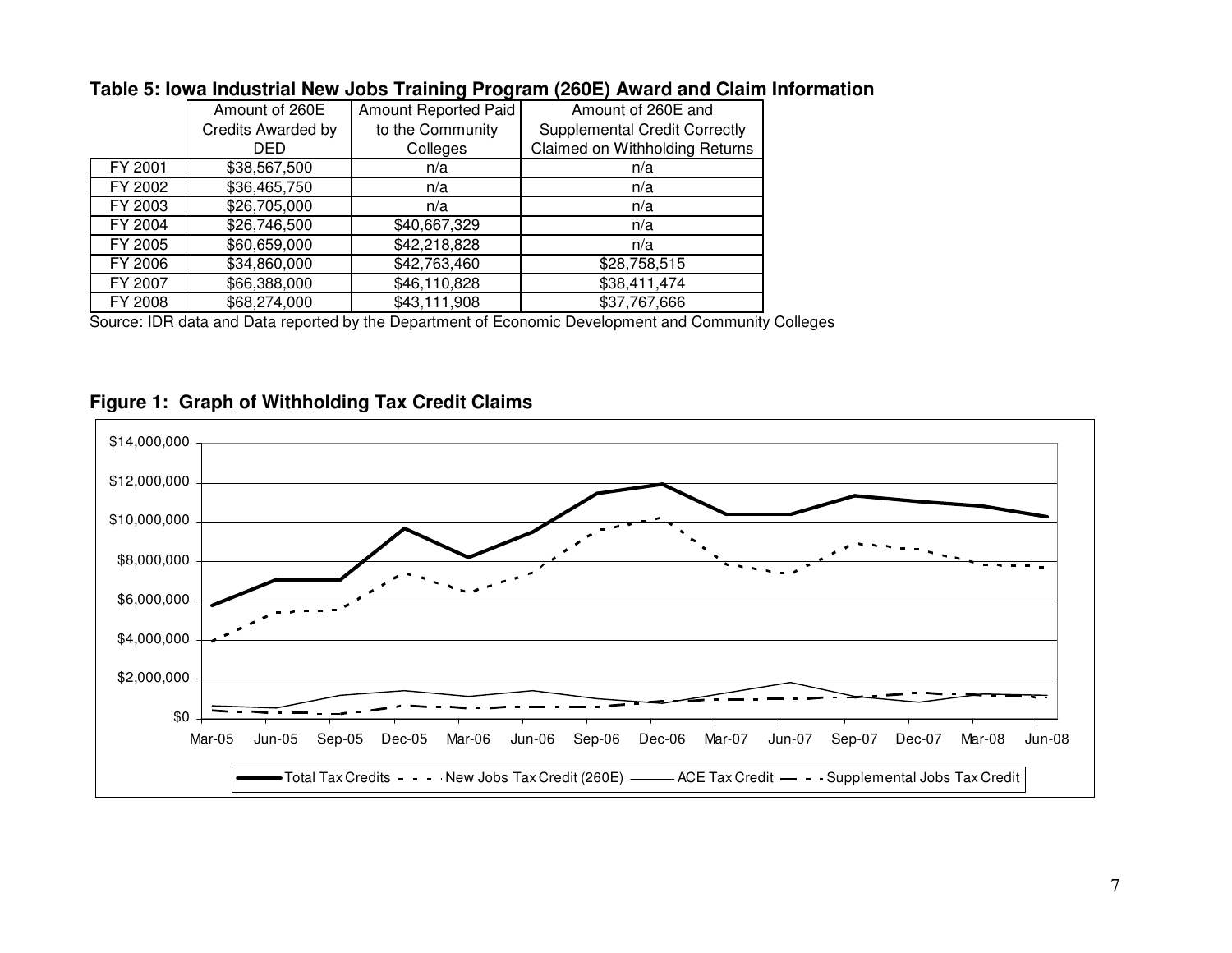#### **Table 6: Tax Credit Contingent Liabilities Projection**

|                                                                                                      |              | History      |              |              |              |              | Forecast     |              |              |
|------------------------------------------------------------------------------------------------------|--------------|--------------|--------------|--------------|--------------|--------------|--------------|--------------|--------------|
| <b>Capped Programs</b>                                                                               | FY 2005      | FY 2006      | FY 2007      | FY 2008      | FY 2009      | FY 2010      | FY 2011      | FY 2012      | FY 2013      |
| Accelerated Career Education Tax Credit                                                              | \$5,814,485  | \$6,000,000  | \$6,000,000  | \$6,000,000  | \$6,000,000  | \$6,000,000  | \$6,000,000  | \$6,000,000  | \$6,000,000  |
| <b>Cow-Calf Tax Credit</b>                                                                           | \$1,770,342  | \$1,770,342  | \$2,000,000  | \$2,000,000  | \$2,000,000  | \$2,000,000  | \$2,000,000  | \$2,000,000  | \$2,000,000  |
| Economic Development Region Revolving Fund<br><b>Tax Credit</b>                                      | \$0          | \$0          | \$0          | \$0          | \$2,000,000  | \$2,000,000  | \$2,000,000  | \$2,000,000  | \$2,000,000  |
| <b>Endow Iowa Tax Credit</b>                                                                         | \$2,000,000  | \$2,000,000  | \$2,000,000  | \$2,000,000  | \$3,000,000  | \$3,000,000  | \$3,000,000  | \$3,000,000  | \$3,000,000  |
| Historic Preservation and Cultural and<br>Entertainment District Tax Credit <sup>2</sup>             | \$2,315,358  | \$2,607,055  | \$5,371,291  | \$6,194,835  | \$8,933,728  | \$16,791,691 | \$16,828,101 | \$16,314,648 | \$15,815,206 |
| Redevelopment Tax Credit <sup>3</sup>                                                                | \$0          | \$0          | \$0          | \$0          | \$0          | \$550,000    | \$200,000    | \$50,000     | \$50,000     |
| Renewable Energy Tax Credit <sup>4</sup>                                                             | \$0          | \$0          | \$0          | \$4,400,000  | \$5,400,000  | \$5,500,000  | \$5,500,000  | \$5,500,000  | \$5,500,000  |
| School Tuition Organization Tax Credit                                                               | \$0          | \$0          | \$2,500,000  | \$5,000,000  | \$7,500,000  | \$7,500,000  | \$7,500,000  | \$7,500,000  | \$7,500,000  |
| Soy-Based Transformer Fluid Tax Credit <sup>5</sup>                                                  | \$0          | \$0          | \$17,062     | \$17,540     | \$85,398     | \$0          | \$0          | \$0          | \$0          |
| Venture Capital Tax Credit - Iowa Fund of Funds                                                      | \$0          | \$0          | \$0          | \$0          | \$0          | \$20,000,000 | \$20,000,000 | \$20,000,000 | \$20,000,000 |
| Venture Capital Tax Credit - Qualified Business or<br>Community-Based Seed Capital Fund <sup>o</sup> | \$0          | \$374,419    | \$719,535    | \$824,872    | \$2,166,308  | \$3,784,713  | \$2,130,133  | \$0          | \$0          |
| Venture Capital Tax Credit - Venture Capital<br>Funds <sup>6</sup>                                   | \$0          | \$200,448    | \$384,600    | \$185,625    | \$742,740    | \$580,223    | \$12,900     | \$351,089    | \$351,089    |
| <b>Wage-Benefits Tax Credit</b>                                                                      | \$0          | \$0          | \$0          | \$10,000,000 | \$4,000,000  | \$4,000,000  | \$4,000,000  | \$4,000,000  | \$0          |
| Wind Energy Production Tax Credit'                                                                   | \$0          | \$0          | \$0          | \$12,505,000 | \$14,069,000 | \$14,069,000 | \$14,069,000 | \$14,069,000 | \$14,069,000 |
|                                                                                                      |              |              |              |              |              |              |              |              |              |
| TOTAL OF CAPPED PROGRAMS                                                                             | \$11,900,185 | \$12,952,264 | \$18,992,487 | \$49,127,872 | \$55,897,174 | \$85,775,628 | \$83,240,134 | \$80,784,737 | \$76,285,296 |

<sup>2</sup> Estimates are based on data received from awarding agency and award recipients. Timing adjustments have been made to account for tax types against which the credits can be claimed.

 $^3$  Estimates are based on information from the Fiscal Note for HF2687, 2008 Legislative Session and the \$1 million cap in the legislation.

 $^4$  Estimates are based on full utilization of capacity limits set within the legislation of SF 390, 2005 Legislative Session. No applications were received in FY 2007 and<br>the amount reported for FY 2008 is the dollar am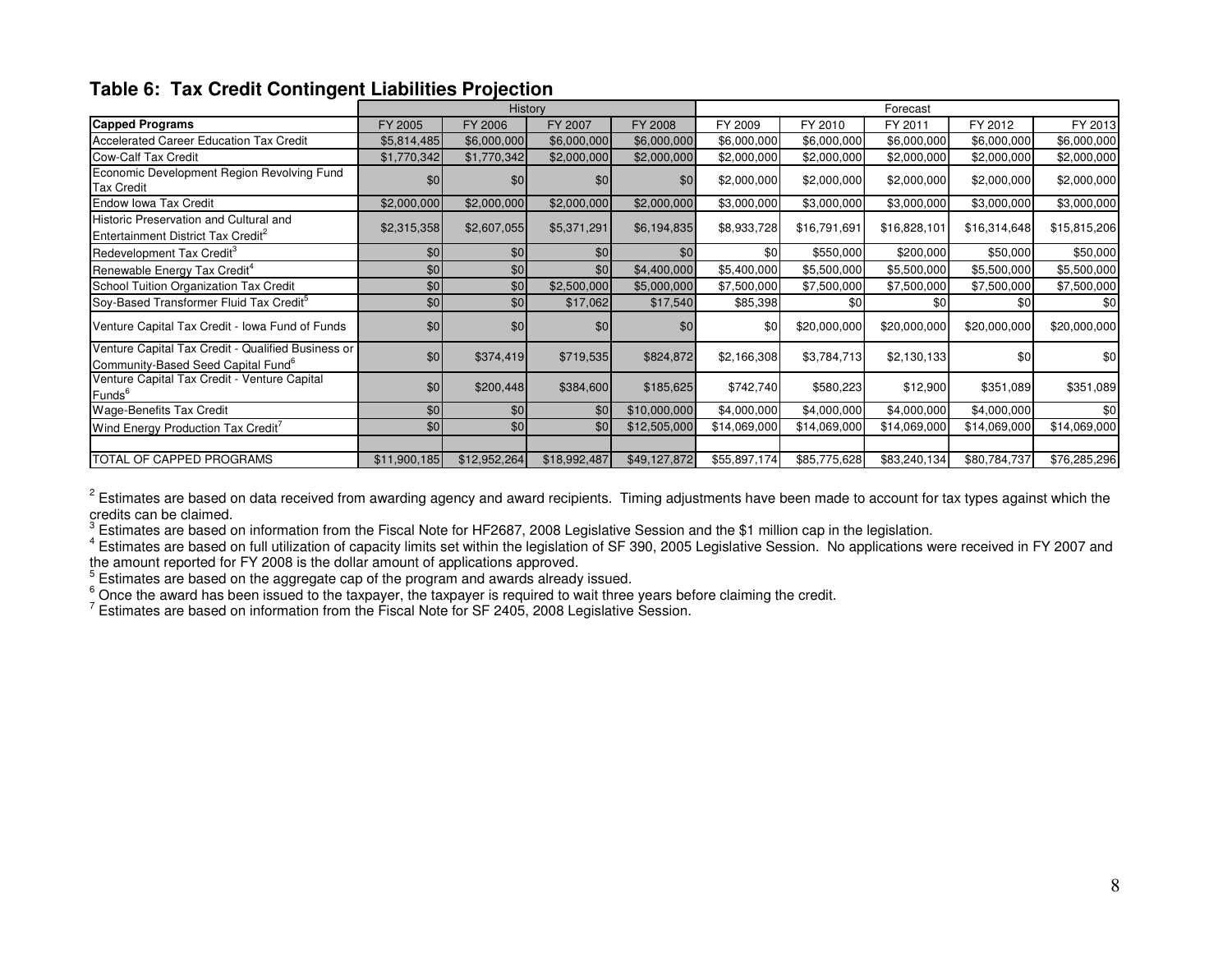| Table 6 Continued: Tax Credit Contingent Liabilities Projection |  |  |  |  |
|-----------------------------------------------------------------|--|--|--|--|
|-----------------------------------------------------------------|--|--|--|--|

|                                                                        |               | History          |               |               |               |               | Forecast      |               |               |
|------------------------------------------------------------------------|---------------|------------------|---------------|---------------|---------------|---------------|---------------|---------------|---------------|
| <b>Uncapped Programs</b>                                               | FY 2005       | FY 2006          | FY 2007       | FY 2008       | FY 2009       | FY 2010       | FY 2011       | FY 2012       | FY 2013       |
| Agricultural Assets Transfer Tax Credit <sup>8</sup>                   | \$0           | \$0              | \$0           | \$518,400     | \$1,382,400   | \$2,250,417   | \$2,476,419   | \$3,320,249   | \$4,091,180   |
| Assistive Device Tax Credit <sup>9</sup>                               | \$0           | \$0              | \$0           | \$0           | \$0           | \$0           | \$0           | \$0           | \$0           |
| Biodiesel Blended Fuel Tax Credit <sup>10</sup>                        | \$0           | \$0              | \$1,211,972   | \$2,880,919   | \$3,661,947   | \$4,069,187   | \$4,319,850   | \$4,535,842   | \$1,144,902   |
| Charitable Conservation Contribution Tax Credit <sup>11</sup>          | \$0           | \$0              | \$0           | \$0           | \$300,000     | \$500,000     | \$800,000     | \$1,100,000   | \$1,400,000   |
| Child & Dependent Care Tax Credit <sup>12</sup>                        | \$8,120,963   | \$8,241,622      | \$8,918,055   | \$8,902,099   | \$8,359,818   | \$8,185,857   | \$8,001,020   | \$5,814,980   | \$5,674,791   |
| E85 Gasoline Promotion Tax Credit <sup>10</sup>                        | \$0           | \$0              | \$463,537     | \$855,139     | \$1,389,942   | \$1,375,277   | \$1,539,289   | \$815,716     | \$756,162     |
| Early Childhood Development Tax Credit <sup>13</sup>                   | \$0           | \$0 <sub>l</sub> | \$457,802     | \$512,114     | \$572,869     | \$640,833     | \$716,859     | \$801,904     | \$897,039     |
| Earned Income Tax Credit <sup>12</sup>                                 | \$8,902,719   | \$9,800,348      | \$10,667,288  | \$23,840,806  | \$21,805,388  | \$21,997,151  | \$21,890,875  | \$20,478,469  | \$20,496,038  |
| Enterprise Zone Program <sup>14</sup>                                  | \$23,501,957  | \$29,184,585     | \$39,673,599  | \$53,069,419  | \$62,236,305  | \$68,623,727  | \$65,003,660  | \$54,514,647  | \$35,844,979  |
| Ethanol Blended Gasoline Tax Credit <sup>15</sup>                      | \$3,625,035   | \$5,531,525      | \$6,054,681   | \$6,313,623   | \$6,703,136   | \$3,693,611   | \$20,978      | \$0           | \$0           |
| Ethanol Promotion Tax Credit <sup>16</sup>                             | \$0           | \$0 <sub>l</sub> | \$0           | \$0           | \$0           | \$9,300,000   | \$10,200,000  | \$11,400,000  | \$12,300,000  |
| Film, Television, and Video Project Promotion<br>Program <sup>17</sup> | \$0           | \$0              | \$0           | \$590,332     | \$4,845,264   | \$6,460,352   | \$6,557,258   | \$6,675,288   | \$6,795,443   |
| High Quality Job Creation Program <sup>14</sup>                        | \$0           | \$0              | \$0           | \$8,534,905   | \$59,738,384  | \$87,589,149  | \$90,321,427  | \$90,321,427  | \$81,786,522  |
| Iowa Industrial New Job Training Program<br>$(260E)^{18}$              | <b>NA</b>     | \$28,758,515     | \$38,411,474  | \$37,767,666  | \$38,322,872  | \$38,886,239  | \$39,457,889  | \$40,037,942  | \$40,626,522  |
| New Capital and Income Program <sup>19</sup>                           | \$0           | \$4,321,336      | \$7,883,137   | \$7,883,137   | \$7,883,137   | \$7,883,137   | \$3,561,801   | \$0           | \$0           |
| New Jobs and Income Program <sup>18</sup>                              | \$22,446,657  | \$30,533,352     | \$39,637,008  | \$31,694,118  | \$26,695,105  | \$17,190,350  | \$9,103,656   | \$0           | \$0           |
| Research Activities Tax Credit <sup>20</sup>                           | \$30,261,079  | \$33,562,777     | \$38,504,064  | \$44,715,239  | \$50,982,988  | \$58,298,769  | \$66,886,922  | \$77,031,731  | \$89,095,702  |
| Soy-Based Cutting Tool Oil Tax Credit <sup>21</sup>                    | \$0           | \$0              | \$60,000      | \$60,000      | \$0           | \$0           | \$0           | \$0           | \$0           |
| Targeted Jobs Tax Credit from Withholding <sup>22</sup>                | \$0           | \$0              | \$7,790       | \$337,642     | \$796,879     | \$827,029     | \$827,029     | \$827,029     | \$827,029     |
| Tuition and Textbook Tax Credit <sup>12</sup>                          | \$14,267,756  | \$15,235,560     | \$15,054,930  | \$15,203,451  | \$16,348,410  | \$16,730,080  | \$17,174,787  | \$17,592,325  | \$17,976,958  |
|                                                                        |               |                  |               |               |               |               |               |               |               |
| <b>TOTAL OF UNCAPPED PROGRAMS</b>                                      | \$111,126,166 | \$165,169,620    | \$207,005,335 | \$243,679,009 | \$312,024,844 | \$354,501,164 | \$348,859,718 | \$335,267,548 | \$319,713,267 |
| TOTAL OF ALL PROGRAMS                                                  | \$123,026,352 | \$178,121,883    | \$225,997,823 | \$292,806,881 | \$367,922,018 | \$440,276,792 | \$432,099,851 | \$416,052,285 | \$395,998,563 |

 $8$  Estimates are based on data from the awarding agency. Future awards are projected in these estimates based on estimated growth of the program.

<sup>9</sup> Only one award has been made under this program since its inception.<br><sup>10</sup> Estimates are based on data from the IA 148 and the Annual Fuel Retailers Report for FY08.<br><sup>11</sup> Estimates are based on the Fiscal Note for HF 20

<sup>13</sup> Estimates are based on the growth between the 2006 and 2007 tax year claims.

<sup>13</sup> Estimates are based on the growth between the 2006 and 2007 tax year claims.<br><sup>14</sup> Estimates are based on information from the awarding agency and include only the potential claims of awards made as of 9/30/08. No atte future awards.

<sup>15</sup> Estimates are based on data from the IA 6478, IA 148 and Corporate Income Tax returns.<br><sup>15</sup> Estimates are based on the Fiscal Note for HF 2754, 2006 Legislative Session.<br><sup>17</sup> Estimates are based on information in the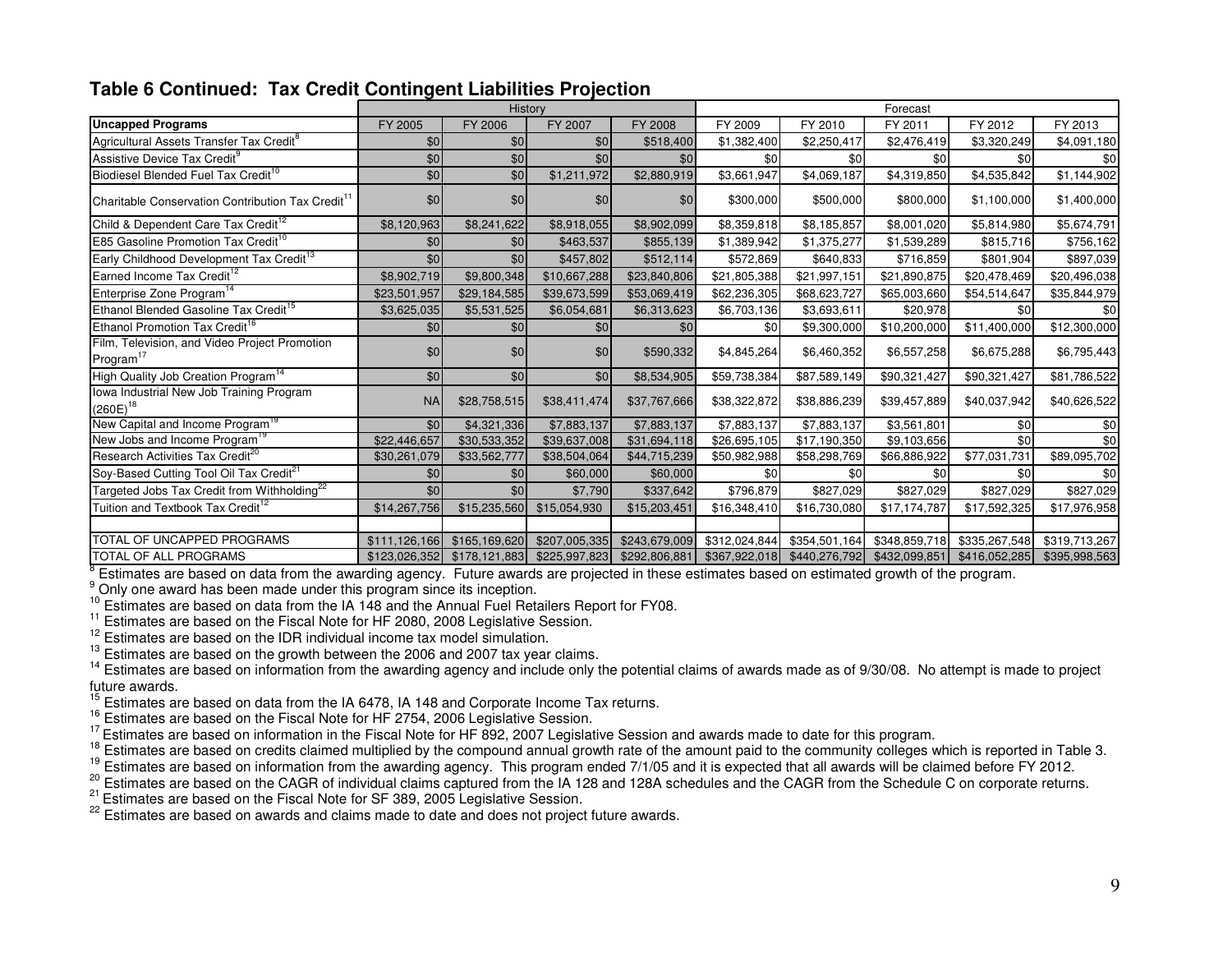

## **Figure 2: Graph of Potential Contingent Liability Due to Tax Credits in Iowa**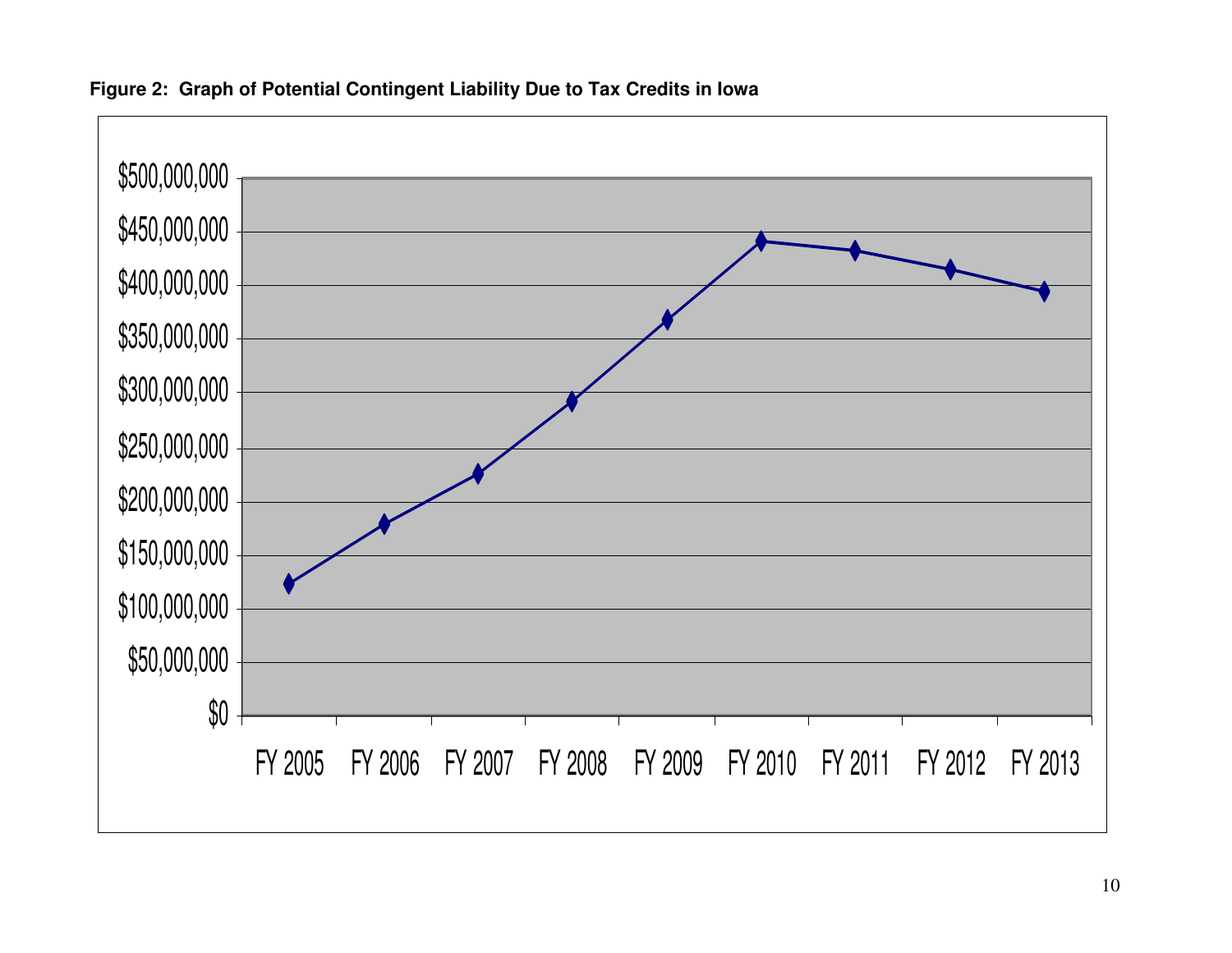### **Appendix: Description of Iowa's Tax Credit Programs**

**Accelerated Career Education Program (ACE) (260G):** This withholding credit is administered by Iowa's Community Colleges and provides credits for employers that sponsor training slots at community colleges. Section 260G, Code of Iowa.

**Agricultural Assets Transfer Tax Credit:** This credit is awarded by the Iowa Agricultural Development Authority to taxpayers that lease agricultural assets to qualified beginning farmers. Section 175.37, Code of Iowa.

**Assistive Device Tax Credit:** This credit is awarded by the Iowa Department of Economic Development (DED) to taxpayers who make investments in assistive devices that allow for disability workplace accommodation. Section 422.11E, Code of Iowa.

**Biodiesel Blended Fuel Tax Credit:** This credit is available to retail dealers who sell biodiesel blended fuel equal to over 50 percent of their total diesel sales. Section 422.11P, Code of Iowa.

**Charitable Conservation Contribution Tax Credit:** This credit is available to taxpayers who make an unconditional charitable donation of a qualified real property interest located in the State of Iowa to a qualified organization exclusively for conservation purposes. Section 422.11V, Code of Iowa.

**Child and Dependent Care Tax Credit:** This credit is available to individual taxpayers who have eligible child and dependent care expenses. Section 422.12C, Code of Iowa.

**Cow-Calf Tax Credit:** Eligible individual and corporation income taxpayers who operate cow-calf beef operations in Iowa are eligible for a cow-calf credit. Section 422.120, Code of Iowa.

**E85 Gasoline Promotion Tax Credit:** An income tax credit, on a rate per gallon sold basis, is available to retail dealers of gasoline who sell E85 gasoline. Section 422.11O, Code of Iowa.

**Early Childhood Development Tax Credit:** The Early Childhood Development tax credit is equal to 25% of the first \$1,000 of expenses paid for early childhood development expenses for each dependent from the ages of three to five. Section 422.12C(1A), Code of Iowa.

**Earned Income Tax Credit:** This credit is available to individual taxpayers who qualify for the federal earned income tax credit. The credit is equal to 7% of the federal earned income credit. Section 422.12B, Code of Iowa.

**Economic Development Region Revolving Fund Tax Credit:** This credit is awarded by DED and is equal to 20% of the contribution made to an economic development region revolving fund. Section 15E.232, Code of Iowa.

**Endow Iowa Tax Credit:** This credit is awarded by DED and is equal to 20% of a taxpayer's endowment gift (up to \$100,000 for a single taxpayer) to a qualified community foundation. Section 15E.305, Code of Iowa.

**Enterprise Zone Program (EZ):** This program, administered by DED, encourages investment in Iowa's economically distressed areas by providing local and state tax credits, refunds and exemptions to qualifying companies that expand or locate in designated Enterprise Zones. Section 15E.191 through 15E.196, Code of Iowa.

**Ethanol Blended Gasoline Tax Credit:** A tax credit is available to service stations at which more than 60 percent of the total gasoline sold is ethanol blended gasoline. The credit is equal to two and a half cents for each gallon sold in excess of 60 percent. This credit will be replaced in 2009 by the Ethanol Promotion Tax Credit. Section 422.11C (2), Code of Iowa.

**Ethanol Promotion Tax Credit:** This credit will replace the ethanol blended gasoline credit beginning in 2009. It will be based on the amount of pure ethanol gallons sold. Section 422.11N, Code of Iowa.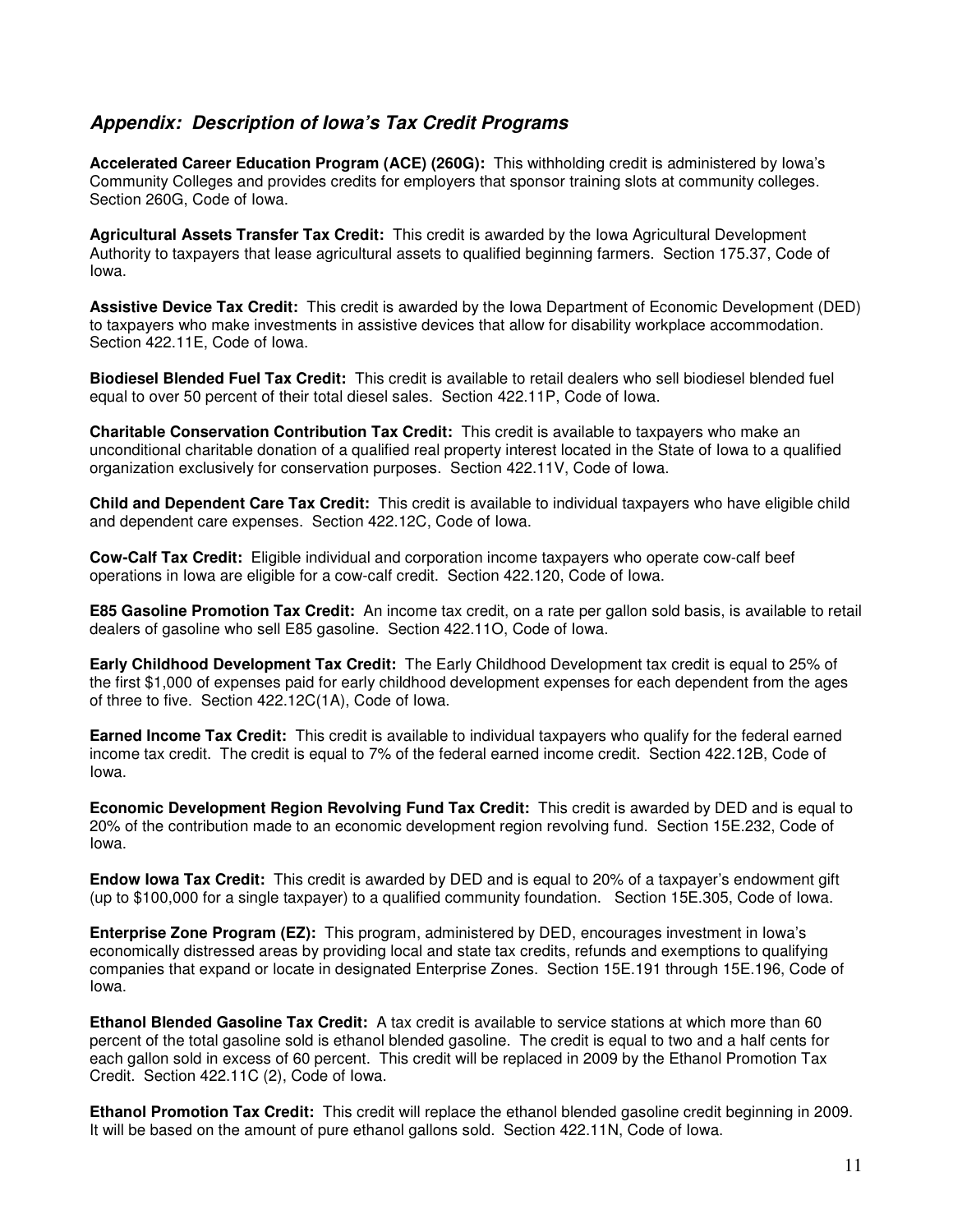**Film, Television, and Video Project Promotion Program:** This program, administered by DED, provides a 25 percent tax credit for investments or qualified expenditures in film projects produced in the State of Iowa. Section 15.391 through 15.393, Code of Iowa.

**High Quality Job Creation Program (HQJCP):** This program, administered by DED, provides tax benefits to eligible companies that create high-paying jobs and make capital investments. The program was created in 2005 and replaced the New Jobs and Income Program (NJIP) and the New Capital Investment Program (NCIP) beginning in FY 2006. Section 15.326 through 15.337, Code of Iowa.

**Historic Preservation and Cultural and Entertainment District Tax Credit:** This tax credit, administered by the Iowa Department of Cultural Affairs, provides a 25 percent tax credit for investments made in the rehabilitation of eligible historic properties. Section 404A, Code of Iowa.

**Iowa Industrial New Jobs Training Program (260E):** This program, administered by Iowa's Community Colleges, assists businesses that are creating new positions with new employee training. Participating companies divert withholding taxes that would be remitted to the Department of Revenue to a community college to pay for training for company employees. Section 260E, Code of Iowa.

**New Capital Investment Program (NCIP):** This program, administered by DED, was replaced by the High Quality Job Creation Program, beginning in FY 2006. Section 15.381 through 15.387, Code of Iowa.

**New Jobs and Income Program (NJIP):** This program, administered by DED, was replaced by the High Quality Job Creation Program, beginning in FY 2006. Section 15.326 through 15.337, Code of Iowa.

**Redevelopment Tax Credit:** This credit is available to taxpayers that invest in redeveloping a brownfield or grayfield site. Section 15.291 and 15.293, Code of Iowa.

**Renewable Energy Tax Credit:** This credit is available for a producer or purchaser of energy from a renewable energy facility approved as eligible by the Iowa Utilities Board (IUB). The Department of Revenue determines the amount of the tax credits and issues tax credit certificates, which authorize credits to be claimed, to eligible applicants. Section 476C, Code of Iowa.

**Research Activities Tax Credit:** This credit is 6.5 percent of Iowa's apportioned share of qualifying expenditures for increasing research activities. The Iowa research credit is based on the federal research activities credit, with the Iowa credit based on the ratio of Iowa research expenditures over total research expenditures. Section 15.335, Code of Iowa.

**School Tuition Organization Tax Credit:** This credit, administered by IDR, is for 65% of the amount of a voluntary cash contribution made by a taxpayer to a school tuition organization. Section 422.11S, Code of Iowa.

**Soy-Based Cutting Tool Oil Tax Credit:** A manufacturer is eligible to take a credit equal to the costs incurred for the purchase and replacement costs relating to the transition from using nonsoy-based cutting tool oil to using soy-based cutting tool oil. Section 422.11I, Code of Iowa.

**Soy-Based Transformer Fluid Tax Credit:** Electric utilities may claim this credit, administered by IDR, for the costs incurred by the utility for the purchase and replacement costs relating to the transition from using nonsoybased transformer fluid to using soy-based transformer fluid. Section 476D, Code of Iowa.

**Targeted Jobs Tax Credit from Withholding:** This pilot program, administered by DED and four pilot project cities, provides for a withholding credit equal to 3% of the gross wages paid by the employer to each employee under the withholding agreement. These funds are to be used by the pilot city for an urban renewal project related to the employer. Section 403.19A, Code of Iowa.

**Tuition and Textbook Tax Credit:** This credit is available to individual taxpayers who have one or more dependents attending grades K-12 in an Iowa school. The credit percentage is 25% of the first \$1,000 paid for each dependent for tuition and textbooks. Section 422.12 (2), Code of Iowa.